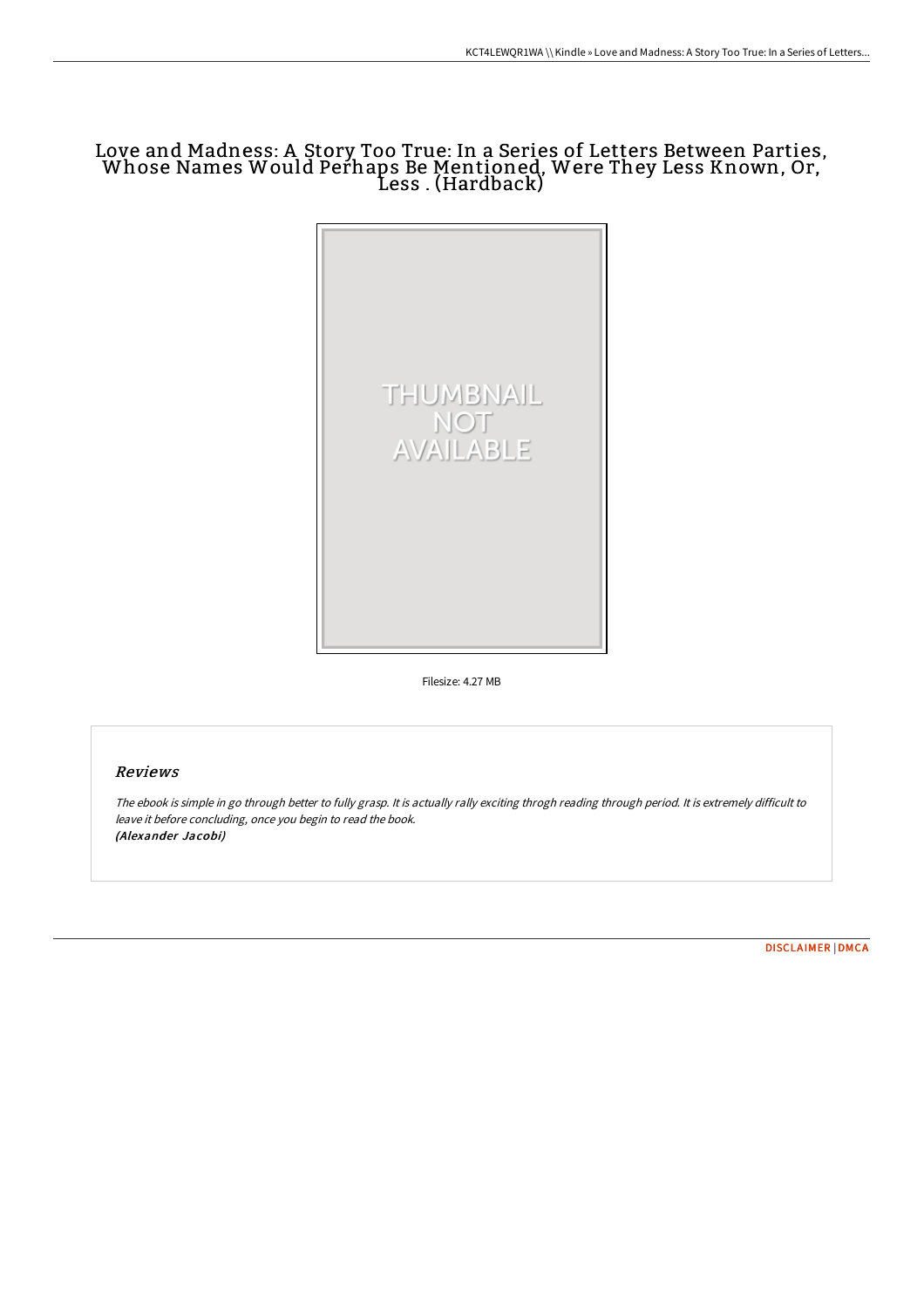## LOVE AND MADNESS: A STORY TOO TRUE: IN A SERIES OF LETTERS BETWEEN PARTIES, WHOSE NAMES WOULD PERHAPS BE MENTIONED, WERE THEY LESS KNOWN, OR, LESS . (HARDBACK)



Bibliolife DBA of Bibilio Bazaar II LLC, 2017. Hardback. Condition: New. Language: English . Brand New Book \*\*\*\*\* Print on Demand \*\*\*\*\*.Nineteenth Century Collections Online: European Literature, 1790-1840: The Corvey Collection includes the full-text of more than 9,500 English, French and German titles. The collection is sourced from the remarkable library of Victor Amadeus, whose Castle Corvey collection was one of the most spectacular discoveries of the late 1970s. The Corvey Collection comprises one of the most important collections of Romantic era writing in existence anywhere -- including fiction, short prose, dramatic works, poetry, and more -- with a focus on especially difficult-to-find works by lesser-known, historically neglected writers. The Corvey library was built during the last half of the 19th century by Victor and his wife Elise, both bibliophiles with varied interests. The collection thus contains everything from novels and short stories to belles lettres and more populist works, and includes many exceedingly rare works not available in any other collection from the period. These invaluable, sometimes previously unknown works are of particular interest to scholars and researchers. European Literature, 1790-1840: The Corvey Collection includes: \* Novels and Gothic Novels \* Short Stories \* Belles-Lettres \* Short Prose Forms \* Dramatic Works \* Poetry \* Anthologies \* And more Selected with the guidance of an international team of expert advisors, these primary sources are invaluable for a wide range of academic disciplines and areas of study, providing never before possible research opportunities for one of the most studied historical periods. Additional Metadata Primary Id: B1067000 PSM Id: NCCOF0063-C00000- B1067000 DVI Collection Id: NCCOC0062 Bibliographic Id: NCCO021895 Reel: 8936 MCODE: 4UVC Original Publisher: Printed and Sold by J. Raw; Sold also by Longman, Hurst, Rees and Orme Original Publication Year: 1809 Original Publication Place: Ipswich; London Subjects Epistolary fiction, English --...

⊕ Read Love and Madness: A Story Too True: In a Series of Letters Between Parties, Whose Names Would Perhaps Be Mentioned, Were They Less Known, Or, Less . [\(Hardback\)](http://www.bookdirs.com/love-and-madness-a-story-too-true-in-a-series-of-1.html) Online

Ta 1 Download PDF Love and Madness: A Story Too True: In a Series of Letters Between Parties, Whose Names Would Perhaps Be Mentioned, Were They Less Known, Or, Less . [\(Hardback\)](http://www.bookdirs.com/love-and-madness-a-story-too-true-in-a-series-of-1.html)